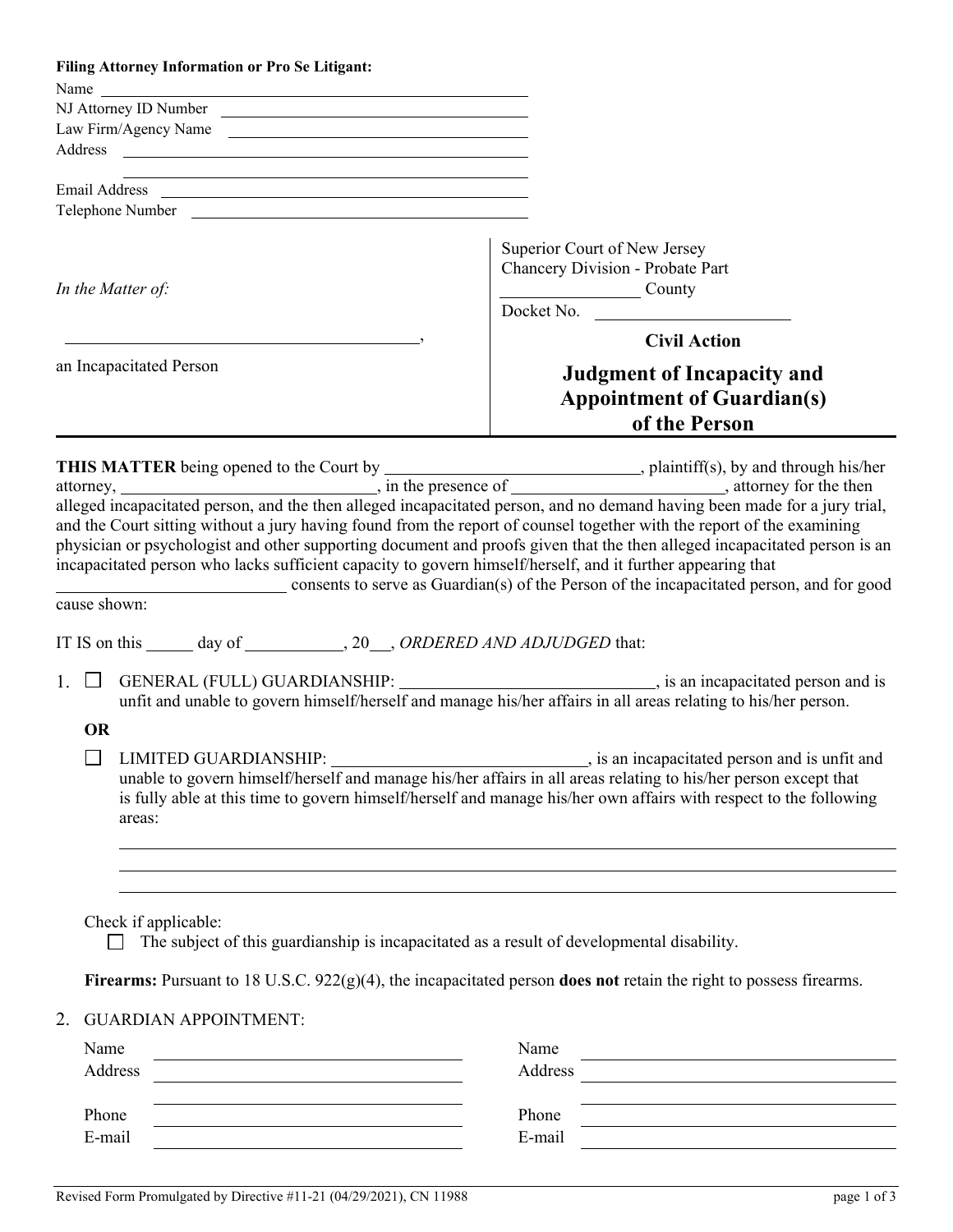be and hereby is/are appointed Guardian(s) of the Person of the incapacitated person and that Letters of Guardianship of the Person be issued upon his/her/their (a) qualifying according to law not later than 30 days after the date of this judgment, (b) acknowledging to the Surrogate completion of guardianship training and receipt of the guardianship training guides, and (c) acknowledging compliance with any background screening policy for proposed guardians promulgated by the Administrative Director of the Courts.

- 3. Upon qualifying, the Surrogate shall issue Letters of Guardianship of the Person to the guardian(s) and thereupon the guardian(s) be and hereby is/are authorized to perform all the functions and duties of a Guardian of the Person as allowed by law, except as limited herein or in areas where the incapacitated person retains decision making rights.
- 4. In exercising the authority conferred by this Judgment, the guardian(s) shall:
	- Ascertain and consider those characteristics of the incapacitated person which define his/her uniqueness and individuality, including but not limited to likes, dislikes, hopes, aspirations, and fears;
	- Encourage the incapacitated person to express preferences and participate in decision-making;
	- Give appropriate deference to the expressed wishes of the incapacitated person;
	- Protect the incapacitated person from injury, exploitation, undue influence, and abuse;
	- Promote the incapacitated person's right to privacy, dignity, respect, and self-determination; and
	- Make reasonable efforts to maximize opportunities and individual skills to enhance self-direction.
- 5. GUARDIAN LIMITATIONS: **If applicable:** the authority of the guardian(s) is limited as follows, and all limitations shall be stated in the Letters of Guardianship.
- 6. The guardian(s) appointed hereunder shall be considered the personal representatives under the Standards for Privacy of Individually Identifiable Health Information ("Privacy Rule") issued pursuant to the Health Insurance Portability and Accountability Act of 1996 ("HIPAA"), and shall have full and complete access to all records of the incapacitated person.
- 7. The Guardian(s) shall have an ongoing duty to comply with any background screening policy promulgated by the Administrative Director of the Courts by disclosing any changes to their criminal or civil judgment history on the Report of Guardian Cover Page filed with the report(s) required in paragraph 8 below.
- 8. REPORTING:
	- $\Box$  The Guardian(s) of the Person, is/are hereby directed to file annually a report of the well-being of the incapacitated person, along with a Report of Guardian Cover Page.

**OR**

- $\Box$  The filing of a report of well-being is hereby waived for the reasons stated on the record.
- 9. The report indicated in paragraph 8 above is to be filed not later than fourteen (14) days after the anniversary date of this judgment with the County Surrogate. The report to be filed by the guardian(s) shall be filed by the Surrogate and shall be made available by the Surrogate to any party in interest entitled to review pursuant to *R.* 1:38-3(e), as well as to the following parties or persons:  $\qquad \qquad$ , and the reference in this Judgment shall constitute a showing of a special interest as required by *R*. 1:38-3(e) for the purpose of reviewing such reports.
- 10. The Guardian(s) of the Person is/are hereby directed to advise the County Surrogate within ten (10) days of any changes in the address or telephone number of himself or herself or the incapacitated person or within thirty (30) days of the incapacitated person's death or of any major change in status or health. If the incapacitated person dies during the guardianship, the Guardian(s) will notify the Surrogate in writing and forward a copy of the death certificate upon receipt.